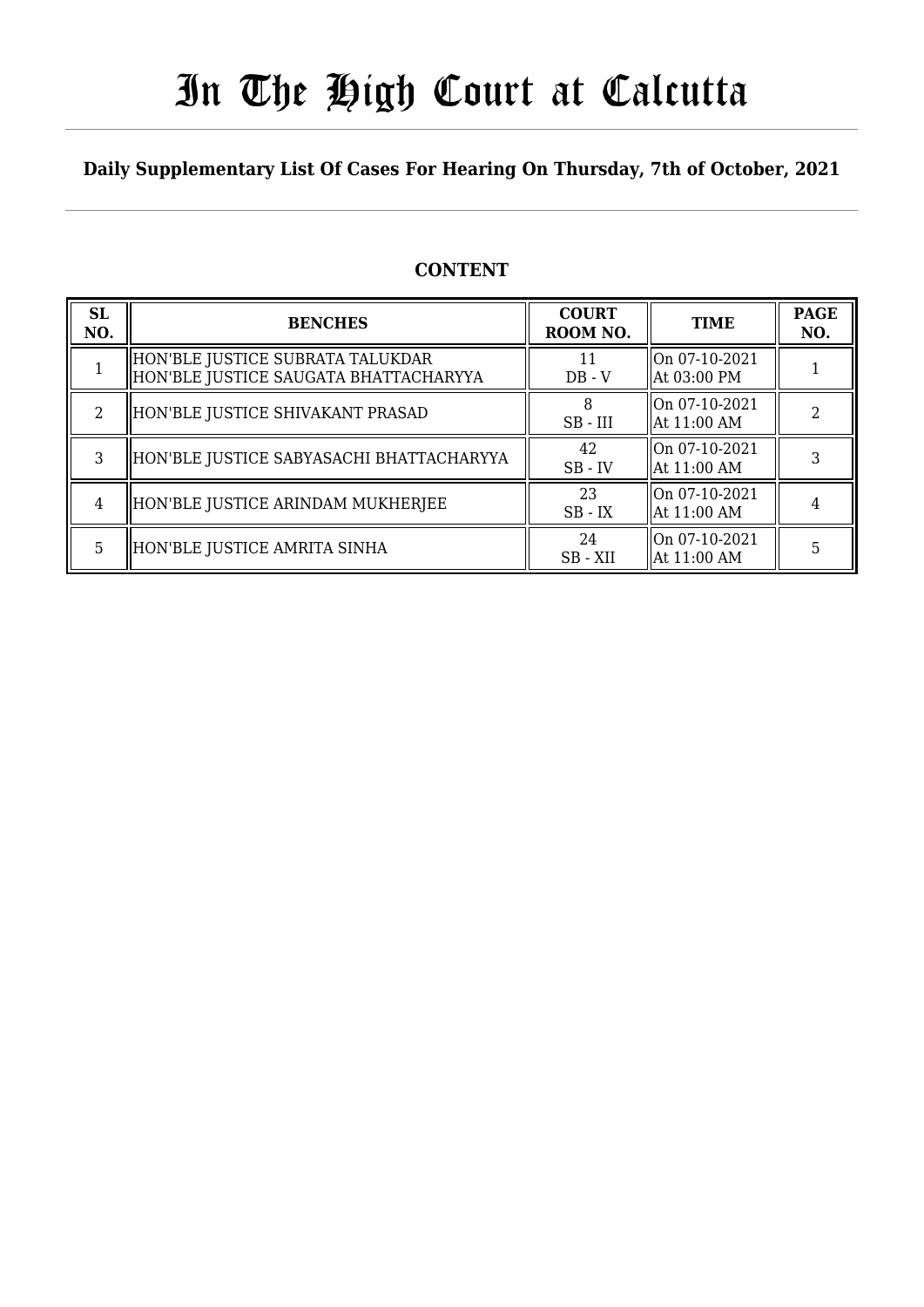

**DAILY CAUSELIST For Thursday The 7th October 2021**

**COURT NO. 11**

**DIVISION BENCH (DB - V)**

**AT 3:00 PM**

**HON'BLE JUSTICE SUBRATA TALUKDAR HON'BLE JUSTICE SAUGATA BHATTACHARYYA**

**(VIA VIDEO CONFERENCE)**

#### **FROM PRINCIPAL BENCH**

#### **FOR HEARING**

1 MA/16/2021 (Part Heard) (6 PBS) VS SANIYA SUBHASH THE ANDAMAN AND NICOBAR ADMINISTRATION AND OTHERS

S.AJITH PRASAD KRISHNA RAO

IA NO: CAN/1/2021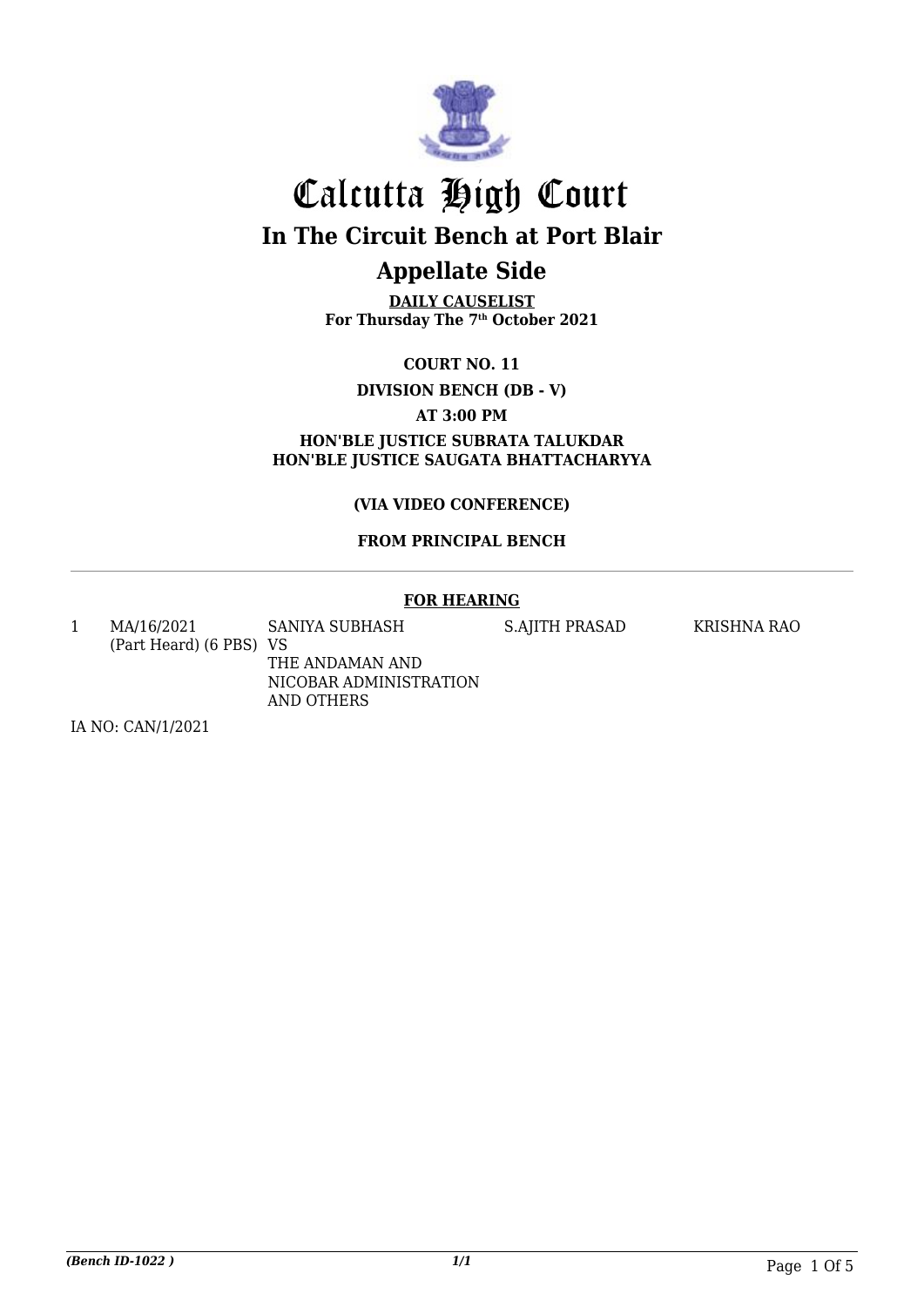

**DAILY CAUSELIST For Thursday The 7th October 2021**

**COURT NO. 8 SINGLE BENCH (SB - III) AT 11:00 AM HON'BLE JUSTICE SHIVAKANT PRASAD**

**(VIA VIDEO CONFERENCE)**

**FROM PRINCIPAL BENCH**

#### **NEW MOTION**

| WPA/249/2021 | MARINE ENGINEERING<br>AND TRADE SERVICES<br>VS<br>UNION OF INDIA AND ORS. | <b>SUPRIYO</b><br><b>CHATTOPADHYAY</b> |
|--------------|---------------------------------------------------------------------------|----------------------------------------|
| WPA/250/2021 | METS SEAFOOD HOLDINGS<br>PVT LTD AND ANR<br>VS<br>UNION OF INDIA AND ORS. | <b>SUPRIYO</b><br><b>CHATTOPADHYAY</b> |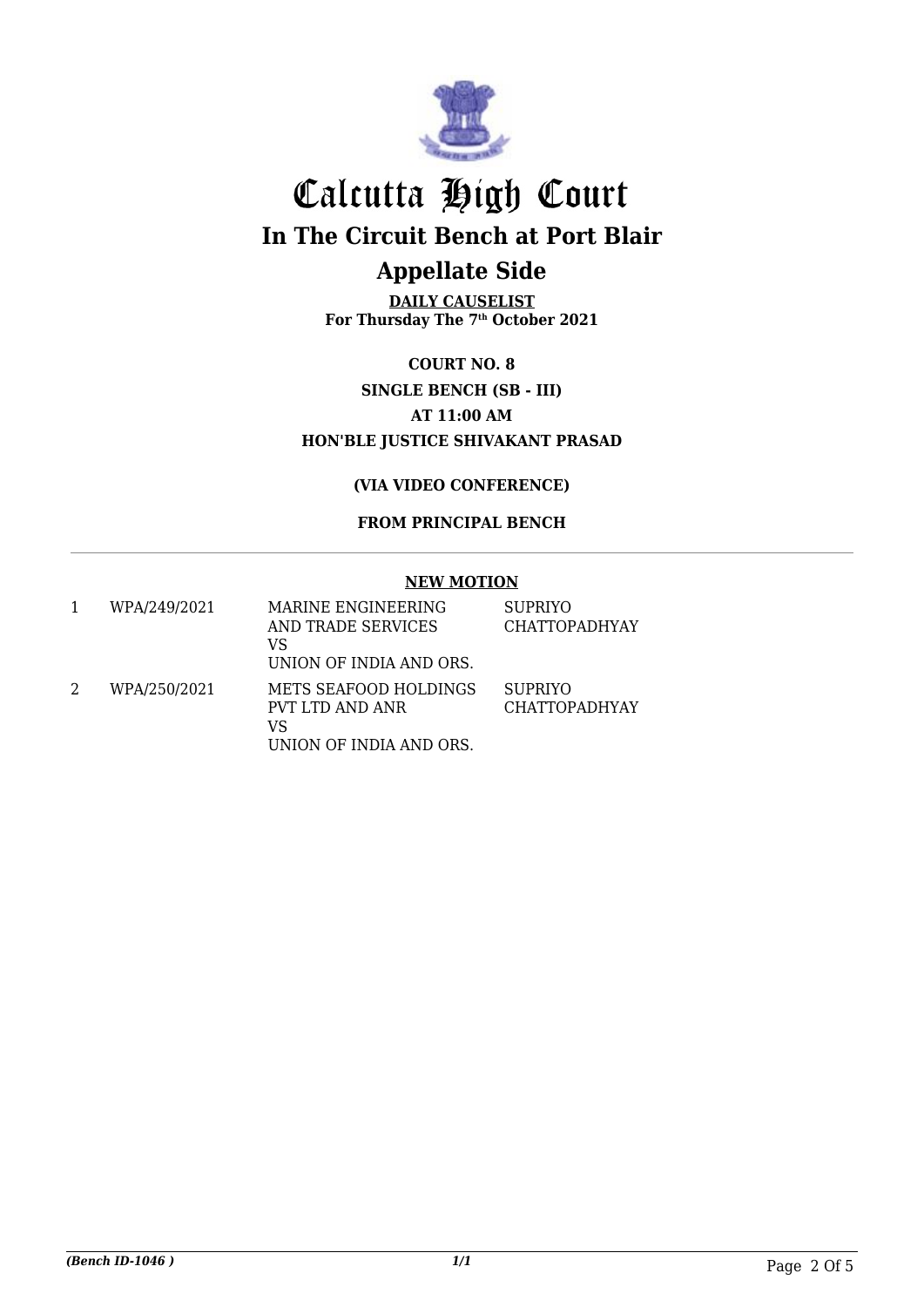

**DAILY CAUSELIST For Thursday The 7th October 2021**

**COURT NO. 42 SINGLE BENCH (SB - IV) AT 11:00 AM HON'BLE JUSTICE SABYASACHI BHATTACHARYYA (VIA VIDEO CONFERENCE)**

**FROM PRINCIPAL BENCH**

#### **MOTION**

1 CRR/27/2019 VINITA KUMARI

VS N.KRISHNAN KRISHNA RAO, AJAY KUMAR MANDAL

K.M.B.JAYAPAL

IA NO: CRAN/1/2021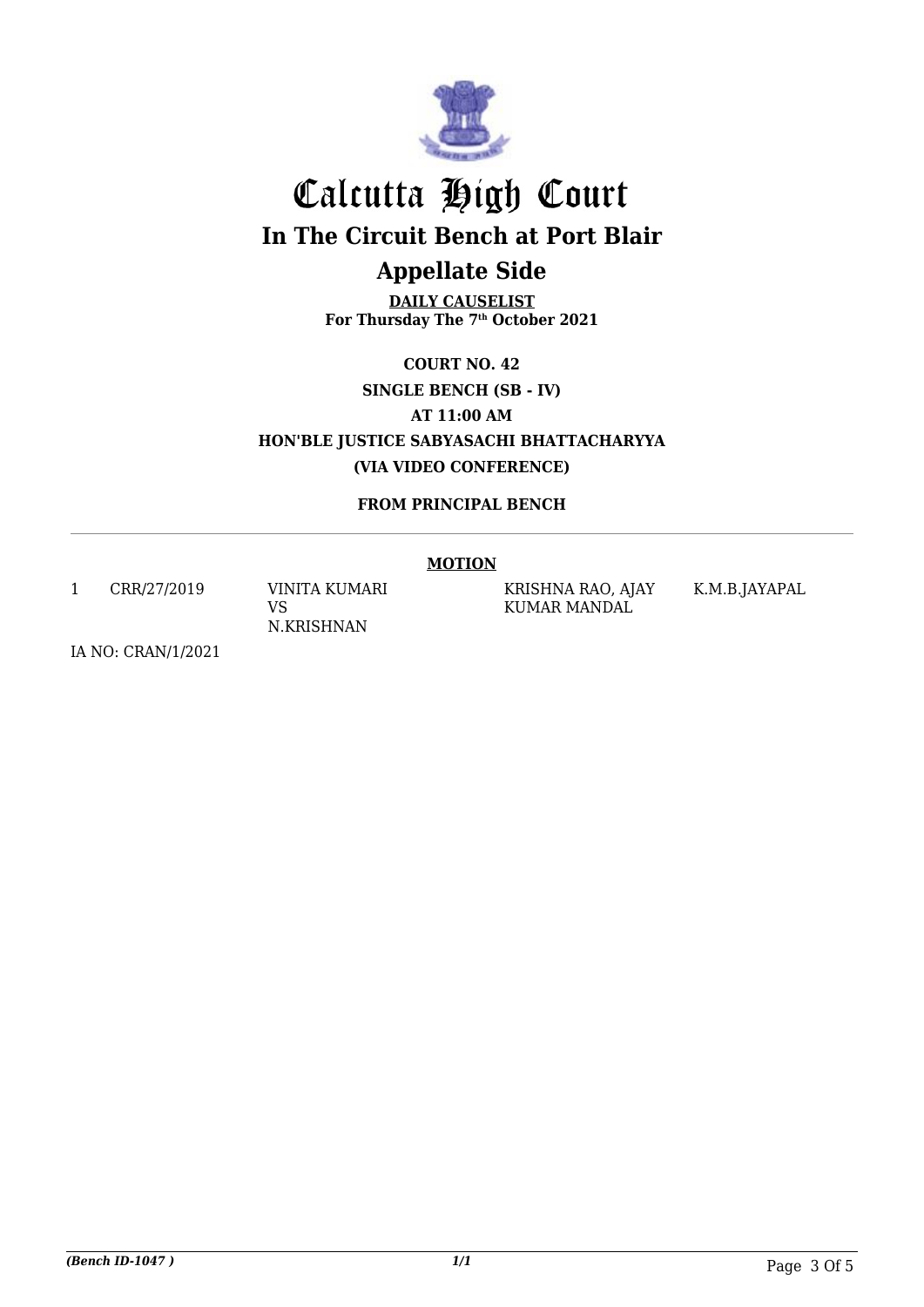

**DAILY CAUSELIST For Thursday The 7th October 2021**

**COURT NO. 23 SINGLE BENCH (SB - IX) AT 11:00 AM HON'BLE JUSTICE ARINDAM MUKHERJEE**

#### **(VIA VIDEO CONFERENCE)**

#### **FROM PRINCIPAL BENCH**

#### **MOTION**

1 WPA/241/2021 RADHA KANTA MAHANTA VS UNION OF INDIA AND ORS. BISWAJIT GOSWAMI